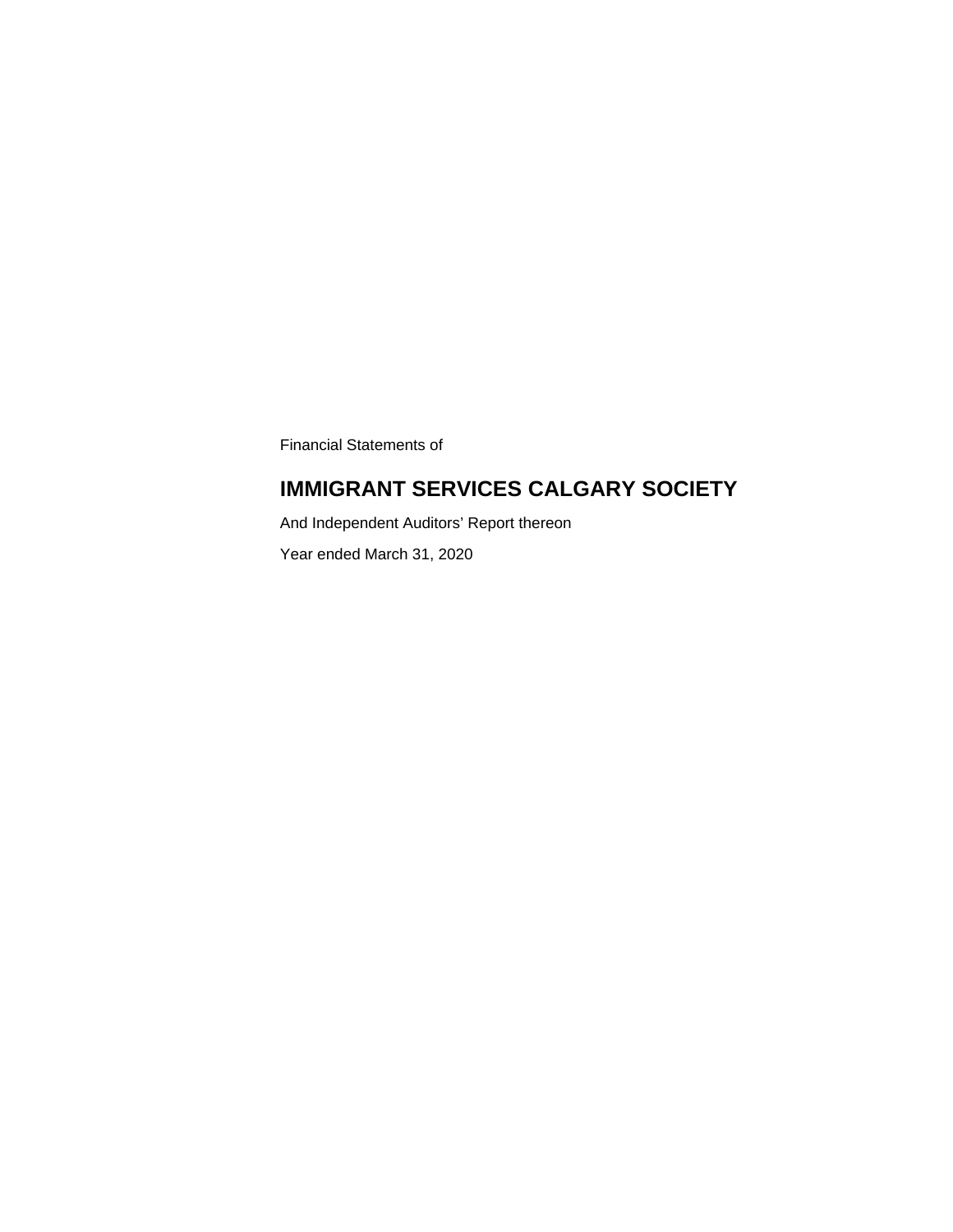

KPMG LLP 205 5th Avenue SW Suite 3100 Calgary AB T2P 4B9 Telephone (403) 691-8000 Fax (403) 691-8008 www.kpmg.ca

# **INDEPENDENT AUDITORS' REPORT**

To the Board of Directors of Immigrant Services Calgary Society

# *Opinion*

We have audited the accompanying financial statements of Immigrant Services Calgary Society (the "Entity"), which comprise:

- the statement of financial position as at March 31, 2020;
- the statement of operations and changes in fund balances for the year then ended;
- the statement of cash flows for the year then ended;
- and notes to the financial statements, including a summary of significant accounting policies

(hereinafter referred to as the ''financial statements'').

In our opinion, the accompanying financial statements present fairly, in all material respects, the financial position of the Entity as at March 31, 2020, and its results of operations and its cash flows for the year then ended in accordance with Canadian accounting standards for not-for-profit organizations.

# *Basis for Opinion*

We conducted our audit in accordance with Canadian generally accepted auditing standards. Our responsibilities under those standards are further described in the ''Auditors' Responsibilities for the Audit of the Financial Statements'' section of our auditors' report.

We are independent of the Entity in accordance with the ethical requirements that are relevant to our audit of the financial statements in Canada and we have fulfilled our other responsibilities in accordance with these requirements.

KPMG LLP is a Canadian limited liability partnership and a member firm of the KPMG network of independent member firms affiliated with KPMG International Cooperative ("KPMG International"), a Swiss entity. KPMG Canada provides services to KPMG LLP.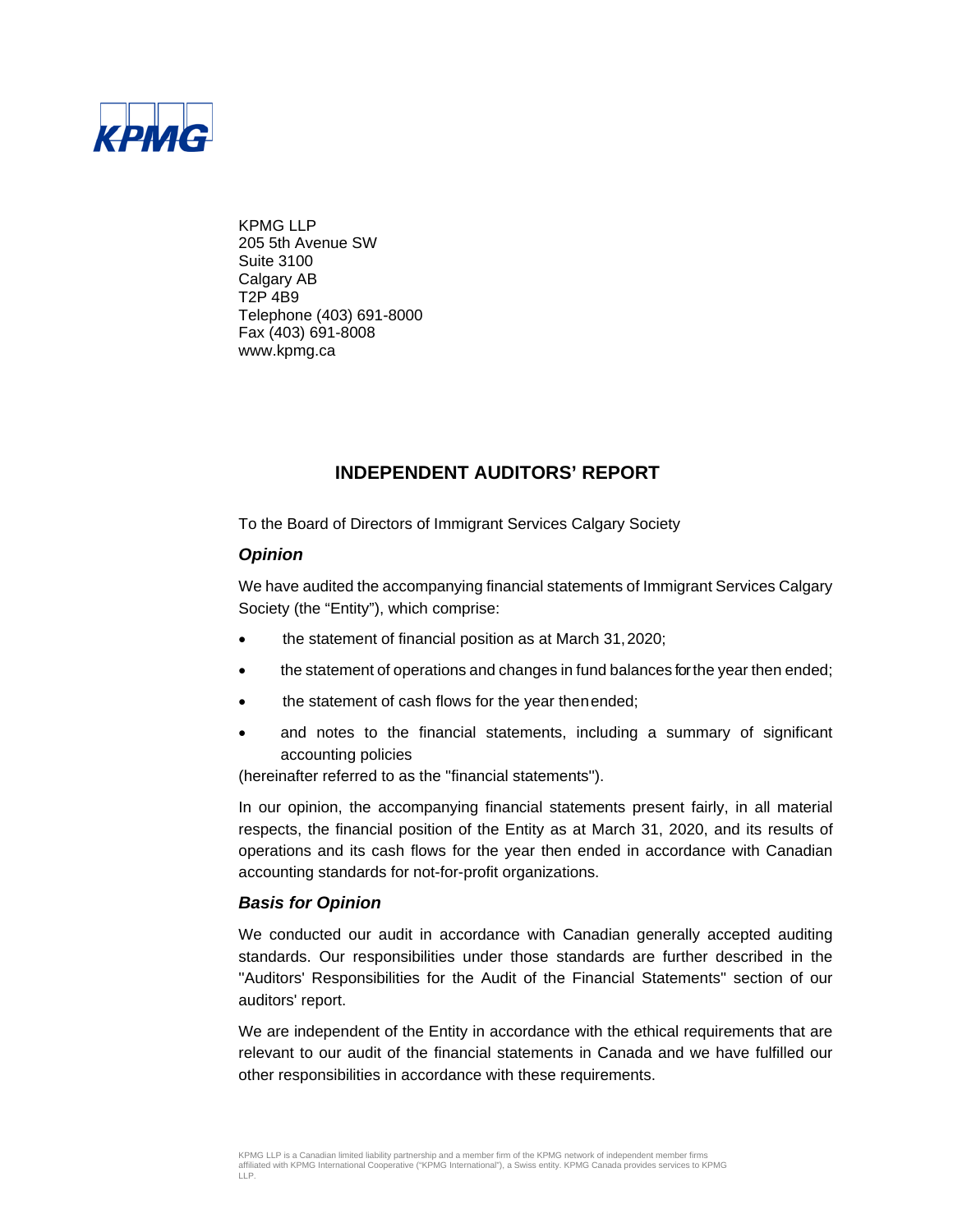

We believe that the audit evidence we have obtained is sufficient and appropriate to provide a basis for our opinion.

# *Responsibilities of Management and Those Charged with Governance for the Financial Statements*

Management is responsible for the preparation and fair presentation of the financial statements in accordance with Canadian accounting standards for not-for-profit organizations, and for such internal control as management determines is necessary to enable the preparation of financial statements that are free from material misstatement, whether due to fraud or error.

In preparing the financial statements, management is responsible for assessing the Entity's ability to continue as a going concern, disclosing, as applicable, matters related to going concern and using the going concern basis of accounting unless management either intends to liquidate the Entity or to cease operations, or has no realistic alternative but to do so.

Those charged with governance are responsible for overseeing the Entity's financial reporting process.

### *Auditors' Responsibilities for the Audit of the Financial Statements*

Our objectives are to obtain reasonable assurance about whether the financial statements as a whole are free from material misstatement, whether due to fraud or error, and to issue an auditors' report that includes our opinion.

Reasonable assurance is a high level of assurance but is not a guarantee that an audit conducted in accordance with Canadian generally accepted auditing standards will always detect a material misstatement when it exists.

Misstatements can arise from fraud or error and are considered material if, individually or in the aggregate, they could reasonably be expected to influence the economic decisions of users taken on the basis of the financial statements.

As part of an audit in accordance with Canadian generally accepted auditing standards, we exercise professional judgment and maintain professional skepticism throughout the audit.

We also:

 Identify and assess the risks of material misstatement of the financial statements, whether due to fraud or error, design and perform audit procedures responsive to those risks, and obtain audit evidence that is sufficient and appropriate to provide a basis for our opinion.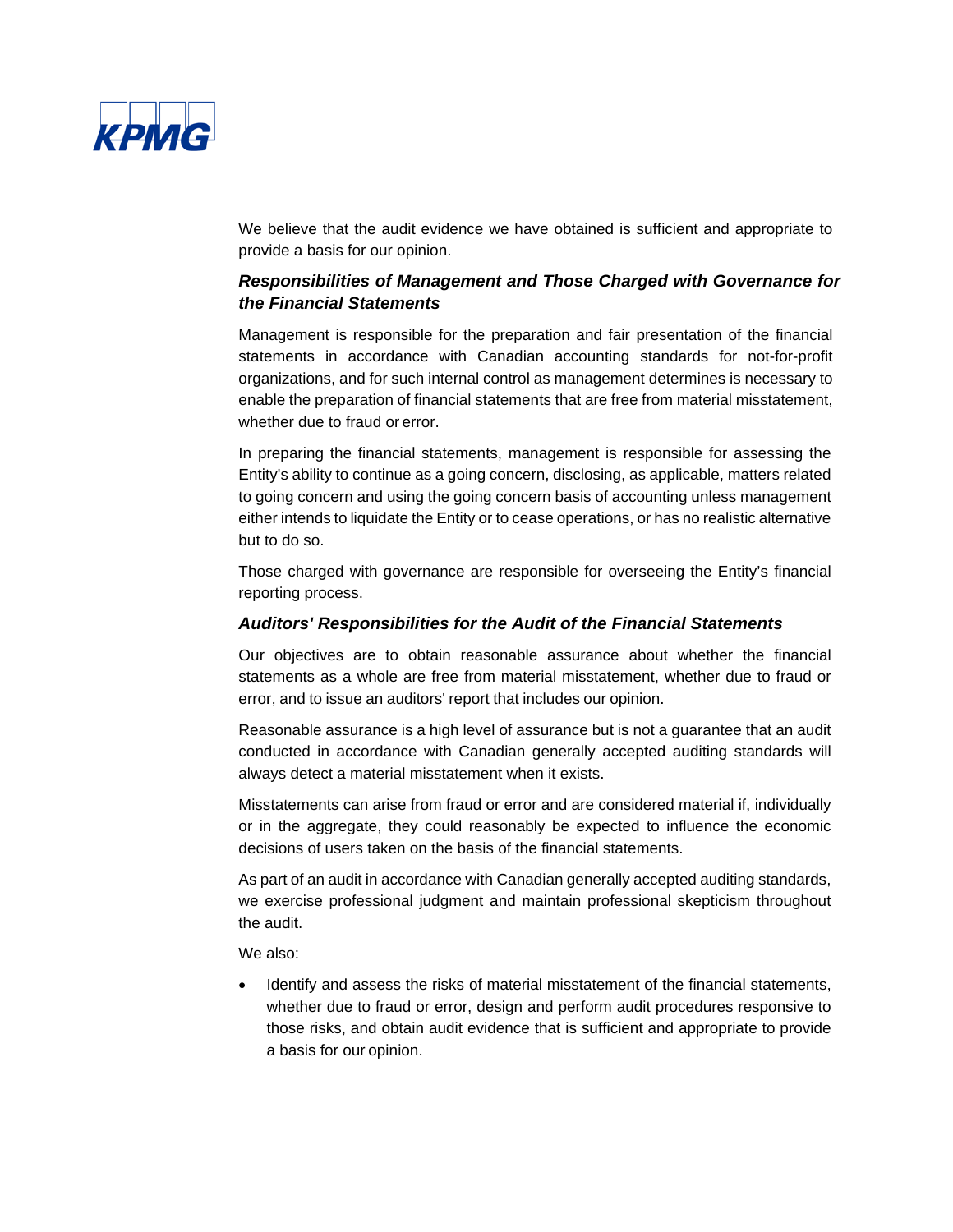

The risk of not detecting a material misstatement resulting from fraud is higher than for one resulting from error, as fraud may involve collusion, forgery, intentional omissions, misrepresentations, or the override of internal control.

- Obtain an understanding of internal control relevant to the audit in order to design audit procedures that are appropriate in the circumstances, but not for the purpose of expressing an opinion on the effectiveness of the Entity's internal control.
- Evaluate the appropriateness of accounting policies used and the reasonableness of accounting estimates and related disclosures made by management.
- Conclude on the appropriateness of management's use of the going concern basis of accounting and, based on the audit evidence obtained, whether a material uncertainty exists related to events or conditions that may cast significant doubt on the Entity's ability to continue as a going concern. If we conclude that a material uncertainty exists, we are required to draw attention in our auditors' report to the related disclosures in the financial statements or, if such disclosures are inadequate, to modify our opinion. Our conclusions are based on the audit evidence obtained up to the date of our auditors' report. However, future events or conditions may cause the Entity to cease to continue as a going concern.
- Evaluate the overall presentation, structure and content of the financial statements, including the disclosures, and whether the financial statements represent the underlying transactions and events in a manner that achieves fair presentation.
- Communicate with those charged with governance regarding, among other matters, the planned scope and timing of the audit and significant audit findings, including any significant deficiencies in internal control that we identify during our audit.

KPMGLIP

Chartered Professional Accountants

Calgary, Canada June 25, 2020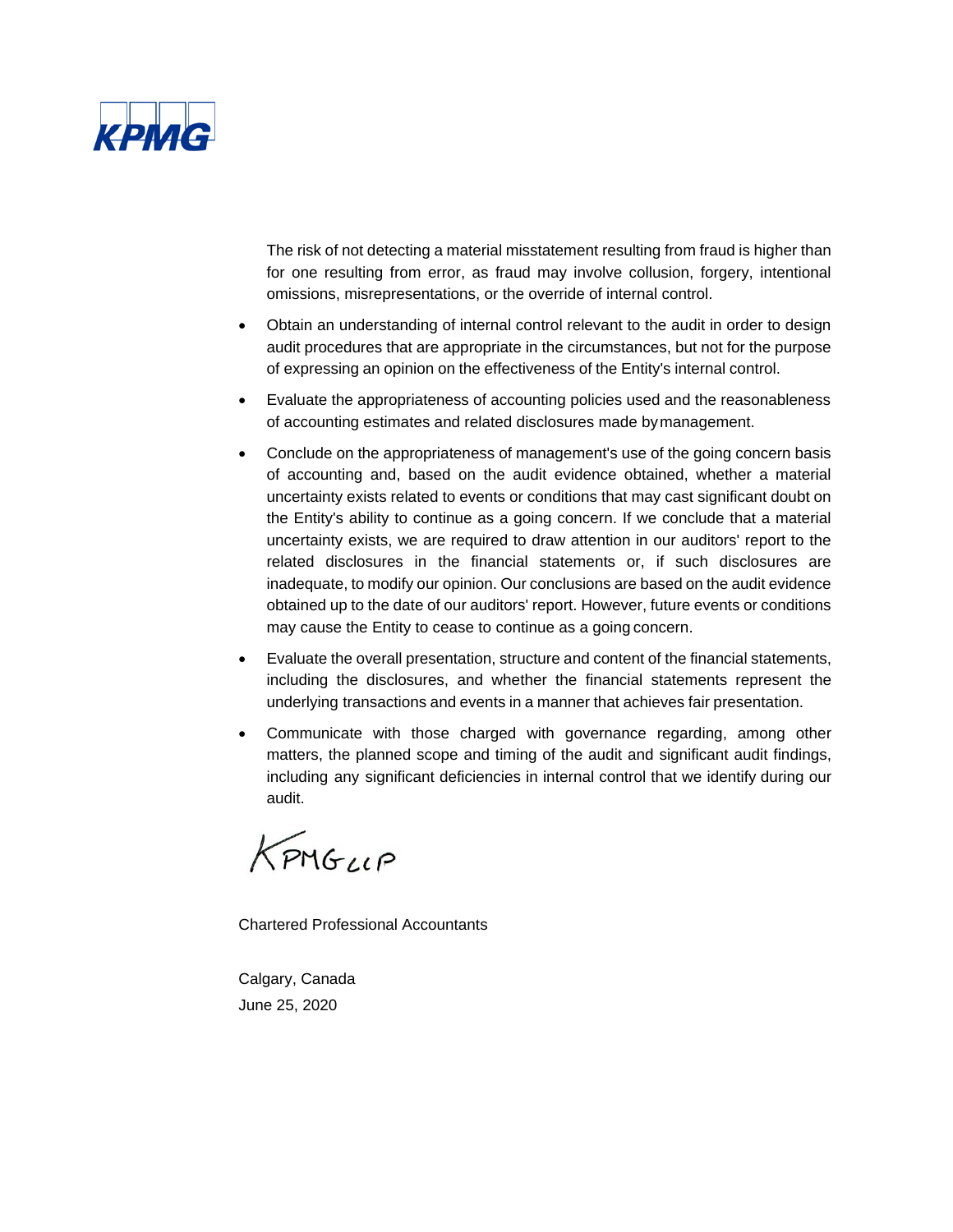Statement of Financial Position

#### March 31, 2020, with comparative information for 2019

|                                                                                                                                   |                          | Special          |                |                          |                            |
|-----------------------------------------------------------------------------------------------------------------------------------|--------------------------|------------------|----------------|--------------------------|----------------------------|
|                                                                                                                                   | General<br>Fund          | Purposes<br>Fund | Casino<br>Fund | 2020                     | 2019                       |
| <b>Assets</b>                                                                                                                     |                          |                  |                |                          |                            |
| Current assets:                                                                                                                   |                          |                  |                |                          |                            |
| Cash and cash equivalents                                                                                                         | \$<br>(9, 340)           | 362,145<br>\$    | \$<br>64,922   | 417,727<br>\$            | \$1,775,669                |
| Investments (note 4)                                                                                                              |                          | 298,083          |                | 298,083                  | 740,674                    |
| Accounts receivable<br>Prepaid expense                                                                                            | 1,401,200<br>31,938      |                  |                | 1,401,200<br>31,938      | 536,059<br>32,235          |
|                                                                                                                                   | 1,423,798                | 660,228          | 64,922         | 2,148,948                | 3,084,637                  |
|                                                                                                                                   |                          |                  |                |                          |                            |
| Rental deposit (note 5)                                                                                                           | 40,293                   |                  |                | 40,293                   | 40,293                     |
| Capital assets (note 6)                                                                                                           | 253,564                  |                  |                | 253,564                  | 293,069                    |
|                                                                                                                                   | \$1,717,655              | \$<br>660,228    | \$<br>64,922   | \$2,442,805              | \$3,417,999                |
| <b>Current liabilities:</b><br>Accounts payable<br>and accruals<br>Deferred contributions (note 7)<br>Current portion of deferred | \$<br>489,227<br>720,169 | \$               | \$             | 489,227<br>\$<br>720,169 | 384,690<br>\$<br>1,169,199 |
| lease inducement (note 8)                                                                                                         | 140,725                  |                  |                | 140,725                  | 140,725                    |
|                                                                                                                                   | 1,350,121                |                  |                | 1,350,121                | 1,694,614                  |
| Deferred capital contributions (note 7)                                                                                           | 60,739                   |                  |                | 60,739                   | 76,517                     |
| Deferred lease inducement (note 8)                                                                                                |                          |                  |                |                          | 140,725                    |
| Fund balances:                                                                                                                    |                          |                  |                |                          |                            |
| Invested in capital assets                                                                                                        | 192,825                  |                  |                | 192,825                  | 216,553                    |
| Externally restricted (note 9)                                                                                                    |                          |                  | 64,922         | 64,922                   | 70,927                     |
| Internally restricted (note 9)                                                                                                    |                          | 660,228          |                | 660,228                  | 741,534                    |
| Unrestricted                                                                                                                      | 113,970<br>306,795       | 660,228          | 64,922         | 113,970<br>1,031,945     | 477,129<br>1,506,143       |
|                                                                                                                                   |                          |                  |                |                          |                            |
| Commitments (note 11)<br>Subsequent events (note 14)                                                                              |                          |                  |                |                          |                            |
|                                                                                                                                   | \$1,717,655              | \$<br>660,228    | \$<br>64.922   | \$2,442,805              | \$3,417,999                |

See accompanying notes to financial statements.

Approved on behalf of the board:

Approved on benan or the board.<br>Apriley Philipis Director Cum Director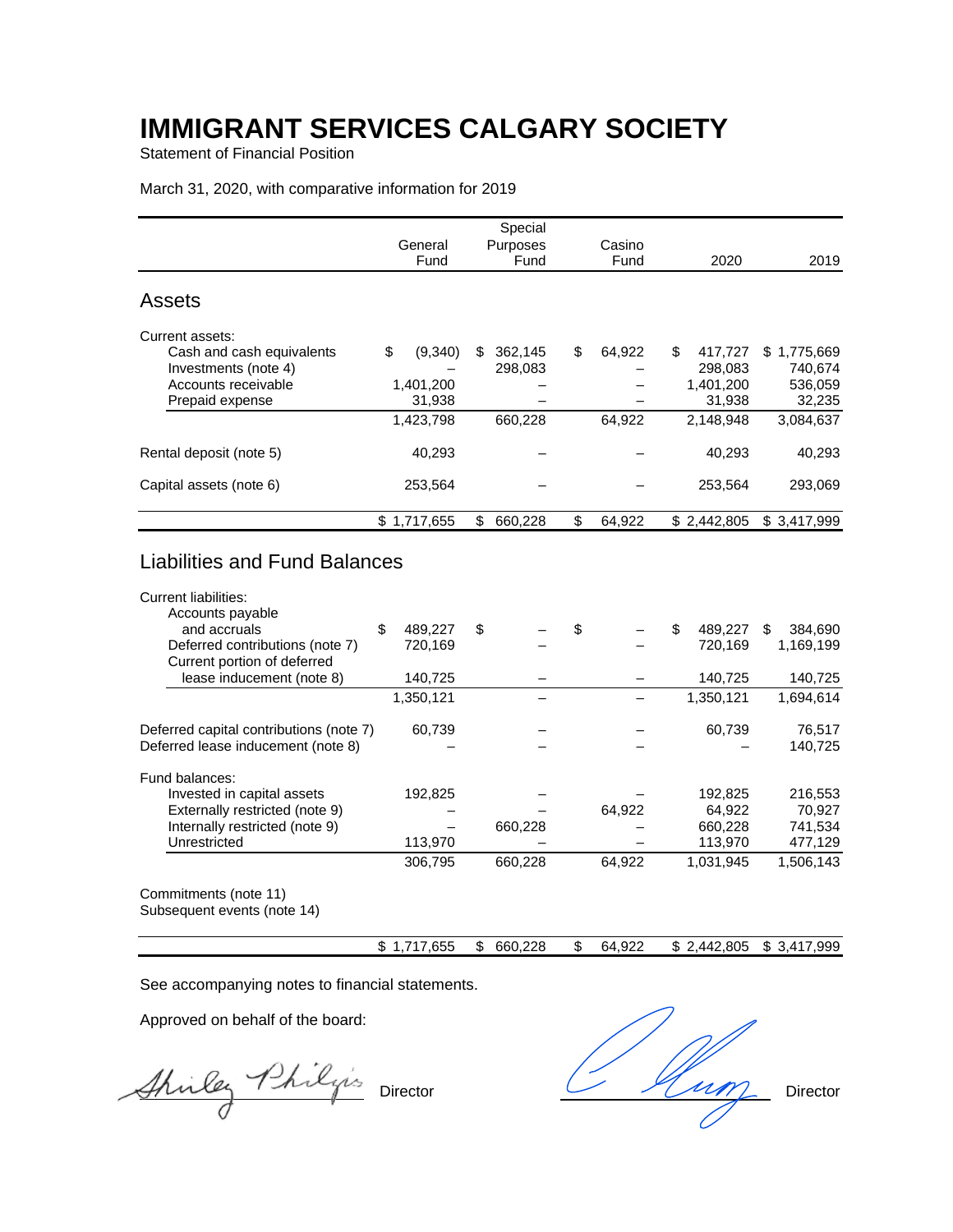Statement of Operations and Changes in Fund Balances

# Year ended March 31, 2020, with comparative information for 2019

|                                 |                 | Special       |              |             |             |
|---------------------------------|-----------------|---------------|--------------|-------------|-------------|
|                                 | General         | Purposes      | Casino       |             |             |
|                                 | Fund            | Fund          | Fund         | 2020        | 2019        |
| Revenues:                       |                 |               |              |             |             |
| Program funding                 | \$<br>8,750,694 | \$            | \$           | \$8,750,694 | \$8,889,468 |
| Other                           | 794,120         |               |              | 794,120     | 715,916     |
| Fund development                | 167,983         |               |              | 167,983     | 156,160     |
| Casino income                   |                 |               |              |             | 69,630      |
| Interest income                 | 14,317          | 14,954        | 17           | 29,288      | 24,312      |
|                                 | 9,727,114       | 14,954        | 17           | 9,742,085   | 9,855,486   |
| Expenses:                       |                 |               |              |             |             |
| Salaries and benefits           | 7,960,251       |               |              | 7,960,251   | 7,782,224   |
| Rent (note 8)                   | 1,071,311       |               |              | 1,071,311   | 1,030,333   |
| Office and administrative       |                 |               |              |             |             |
| expenses                        | 546,901         |               | 8            | 546,909     | 609,503     |
| Professional fees and           |                 |               |              |             |             |
| program consultants             | 458,043         |               |              | 458,043     | 377,395     |
| Fund development                | 25,770          |               |              | 25,770      | 75,378      |
| Conferences and staff           |                 |               |              |             |             |
| development                     | 72,581          |               |              | 72,581      | 64,378      |
| Casino                          |                 |               |              |             | 2,213       |
| Amortization                    | 81,418          |               |              | 81,418      | 71,991      |
|                                 | 10,216,275      |               | 8            | 10,216,283  | 10,013,415  |
| (Deficiency) excess of revenues |                 |               |              |             |             |
| over expenses                   | (489, 161)      | 14,954        | 9            | (474, 198)  | (157, 929)  |
| Fund balances, beginning        |                 |               |              |             |             |
| of year                         | 693,682         | 741,534       | 70,927       | 1,506,143   | 1,664,072   |
| Inter-fund transfers (note 9)   | 102,274         | (96, 260)     | (6,014)      |             |             |
| Fund balances, end of year      | \$<br>306,795   | 660,228<br>\$ | \$<br>64,922 | \$1,031,945 | \$1,506,143 |

See accompanying notes to financial statements.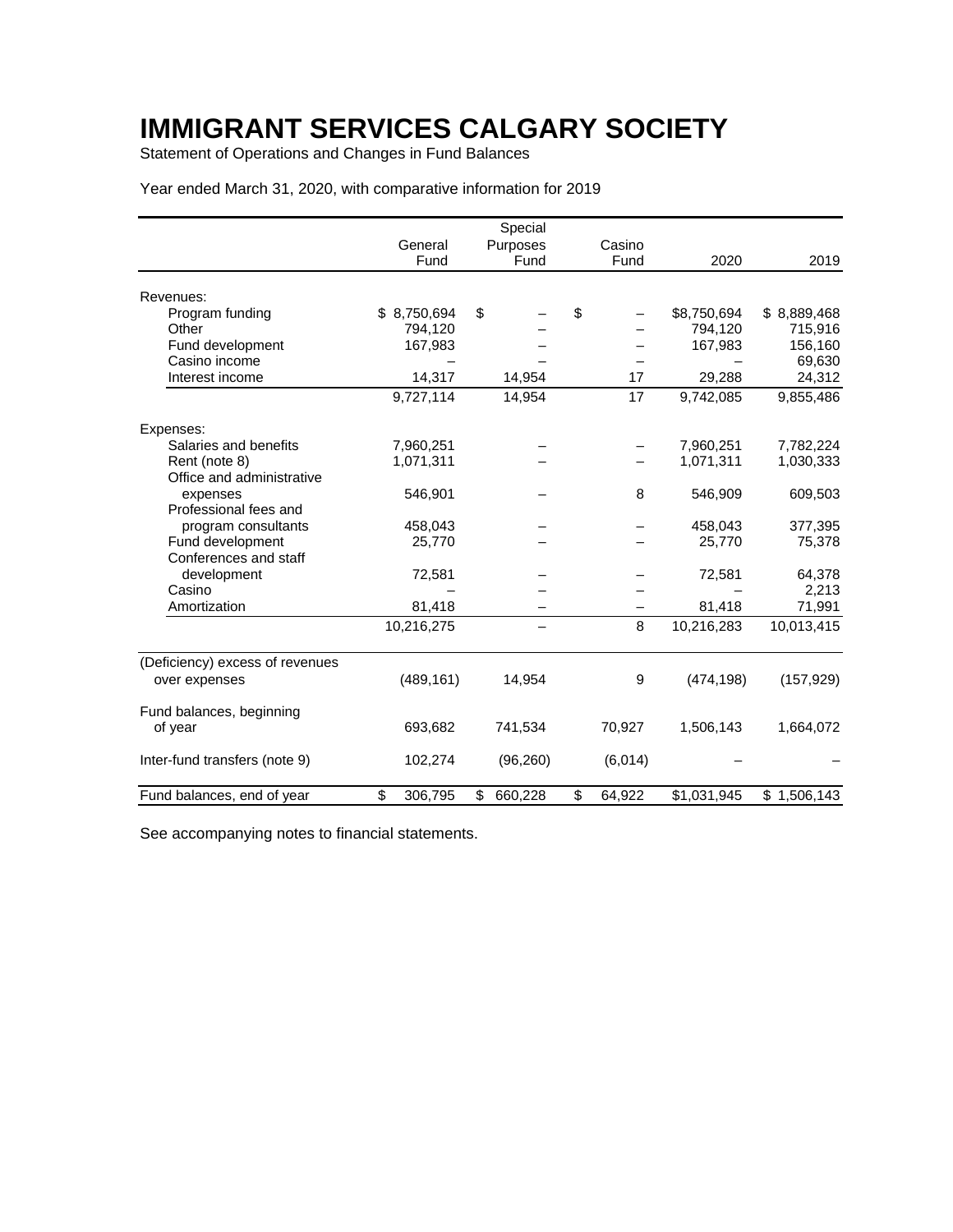Statement of Cash Flows

Year ended March 31, 2020, with comparative information for 2019

|                                                | 2020          | 2019            |
|------------------------------------------------|---------------|-----------------|
| Cash provided (used in):                       |               |                 |
| Operations:                                    |               |                 |
| Cash receipts from funders and other resources | \$ 8,242,123  | \$10,516,967    |
| Cash paid to suppliers                         | (2, 157, 258) | (2,432,839)     |
| Cash paid to employees                         | (7,872,774)   | (7,779,944)     |
|                                                | (1,787,909)   | 304,184         |
| Investments:                                   |               |                 |
| Interest received                              | 29,288        | 24,312          |
| Sale (purchase) of investments                 | 442,591       | (11, 889)       |
| Purchase of capital assets                     | (41, 912)     | (173, 808)      |
|                                                | 429,967       | (161, 385)      |
| (Decrease) increase in cash resources          | (1, 357, 942) | 142,799         |
| Cash resources, beginning of year              | 1,775,669     | 1,632,870       |
| Cash resources, end of year                    | \$<br>417,727 | \$<br>1,775,669 |

See accompanying notes to financial statements.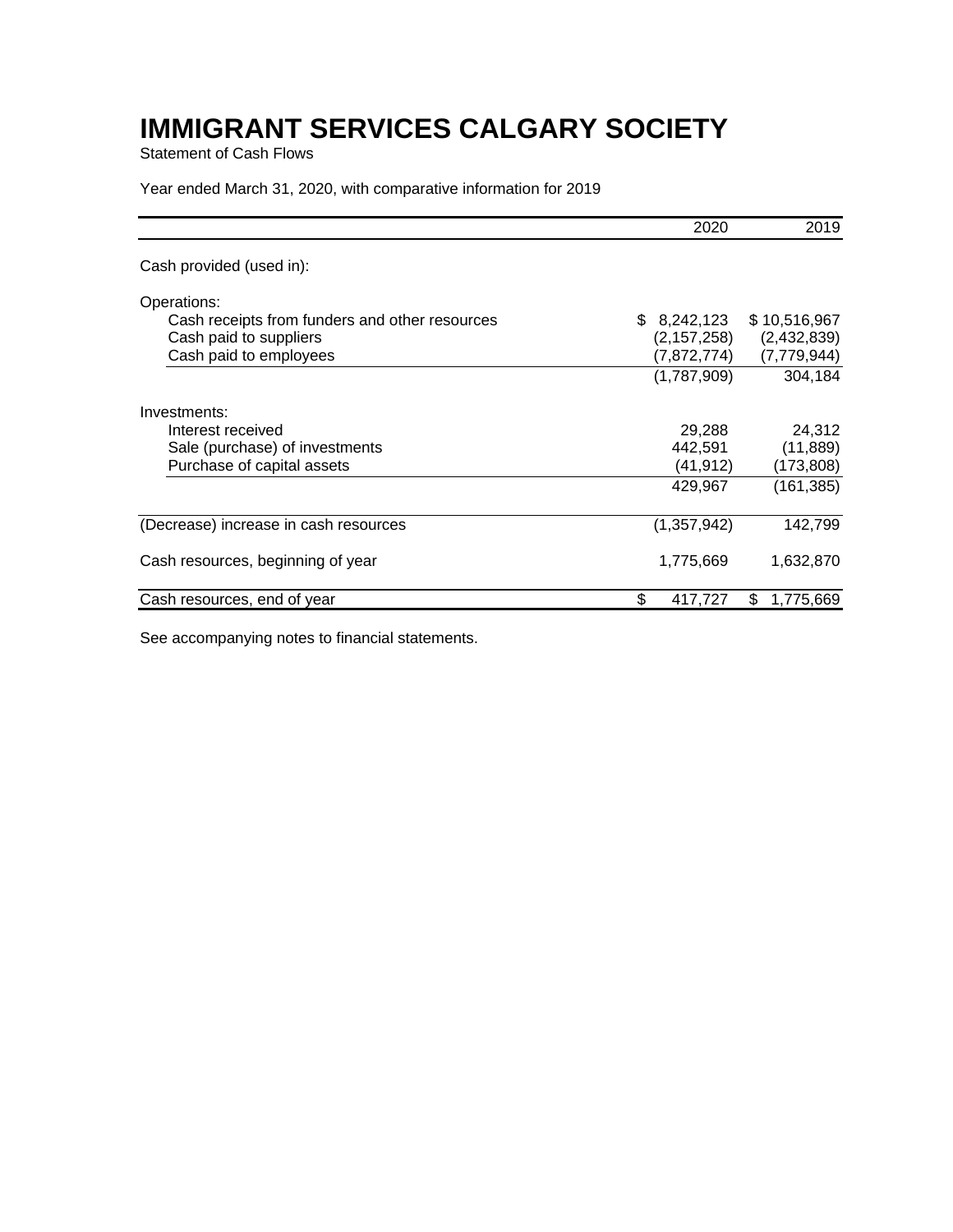Notes to Financial Statements

Year ended March 31, 2020, with comparative information for 2019

#### **1. Purpose of the organization:**

Immigrant Services Calgary Society (the "Society") is a not-for-profit organization incorporated under the Societies Act. The Society is committed to being a comprehensive settlement agency working together with immigrants and their families to make Canada home.

The Society is registered as a charitable organization under the Income Tax Act and as such is exempt from income taxes and is able to issue donation receipts for income tax purposes. In order to maintain its status as a registered not-for-profit organization, the Society must meet certain requirements within the Income Tax Act. In the opinion of management, these requirements have been met.

### **2. Significant accounting policies:**

The financial statements have been prepared by management in accordance with Canadian Accounting Standards for Not-For-Profit Organizations ("ASNPO") in Part III of the Chartered Professional Accountants of Canada Handbook.

(a) Fund accounting:

Funds have been established within the accounting and reporting systems as follows:

(i) The General Fund:

To account for the various sources of revenue and expenses related to direct services and administration and to account for capital assets related to general fund activities.

(ii) The Special Purposes Fund:

Internally restricted reserve account to support the ongoing and long-term financial stability of the Society and to maintain the essential functions of the Society. These amounts are not available for other purposes without approval from the Board.

(iii) The Casino Fund:

To account for assets, liabilities, revenue and expenses related to casino activities.

(b) Financial instruments:

Financial instruments are recorded at fair value on initial recognition. Freestanding derivative instruments that are not in a qualifying hedging relationship and equity instruments that are quoted in an active market are subsequently measured at fair value. All other financial instruments are subsequently recorded at cost or amortized cost, unless management has elected to carry the instruments at fair value. The Society has not elected to carry any such financial instruments at fair value.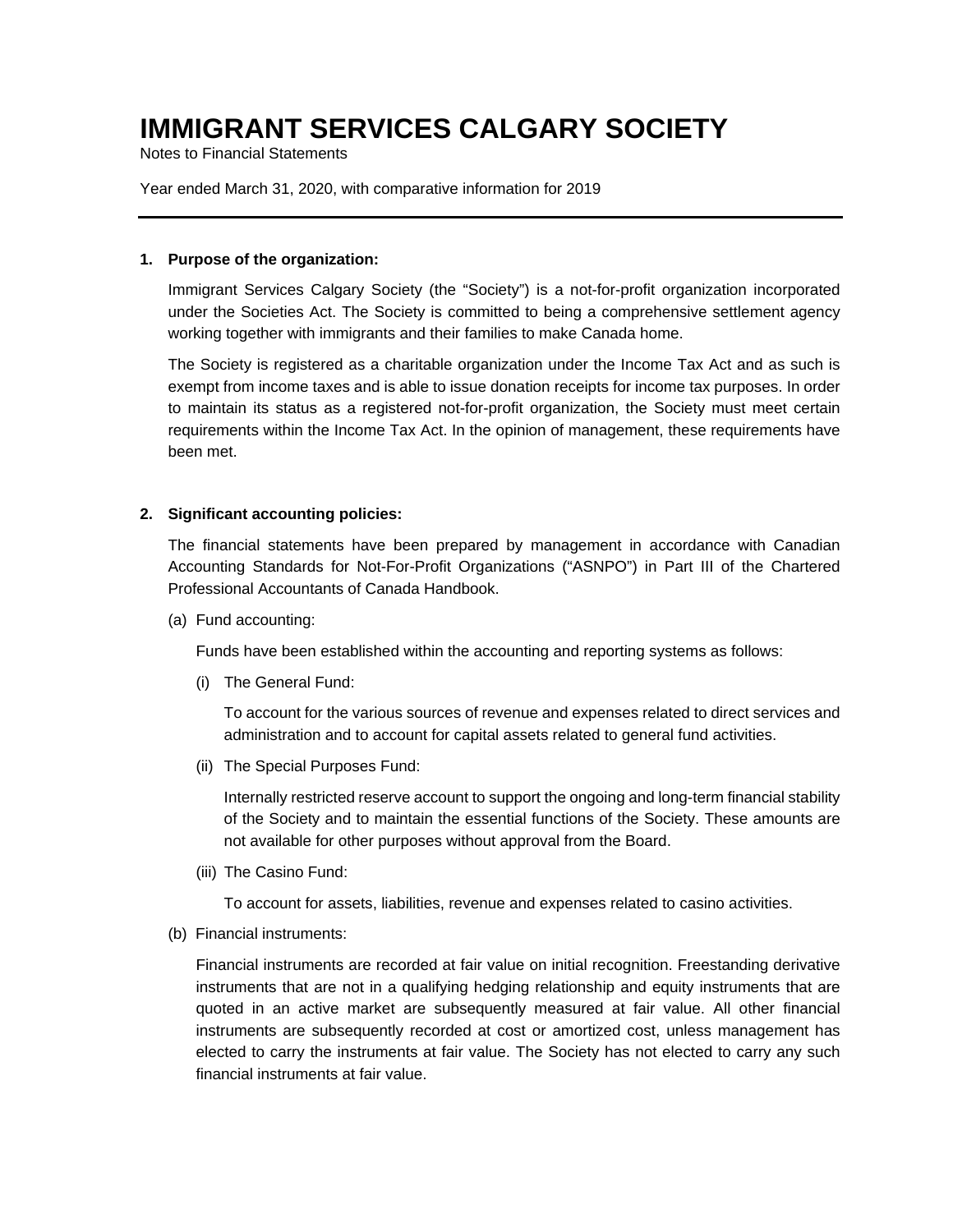Notes to Financial Statements, page 2

Year ended March 31, 2020, with comparative information for 2019

### **2. Significant accounting policies (continued):**

(b) Financial instruments (continued):

Transaction costs incurred on the acquisition of financial instruments measured subsequently at fair value are expensed as incurred. All other financial instruments are adjusted by transaction costs incurred on acquisition and financing costs, which are amortized using the straight-line method.

Financial assets are assessed for impairment on an annual basis at the end of the fiscal year if there are indicators of impairment. If there is an indicator of impairment, the Society determines if there is a significant adverse change in the expected amount or timing of future cash flows from the financial asset. If there is a significant adverse change in the expected cash flows, the carrying value of the financial asset is reduced to the highest of the present value of the expected cash flows, the amount that could be realized from selling the financial asset or the amount the Society expects to realize by exercising its right to any collateral. If events and circumstances reverse in a future period, an impairment loss will be reversed to the extent of the improvement, not exceeding the initial carrying value.

(c) Revenue recognition:

The Society follows the deferral method of accounting for contributions which include donations and government grants. Operating grants are recorded as revenue in the period to which they relate. Grants approved but not received at the end of an accounting period are accrued if collection is reasonably assured. Where a portion of a grant relates to a future period, it is deferred and recognized in that subsequent period.

Unrestricted contributions are recognized as revenues when received or receivable if the amount to be received can be reasonably estimated and collection is reasonably assured. Externally restricted contributions are recognized as revenue in the year in which the related expenses are recognized. Contributions restricted for the purchase of capital assets are deferred and amortized into revenue on a straight-line basis at a rate corresponding with the amortization rate for the related capital assets.

(d) Capital assets:

Purchased capital assets are recorded at cost less accumulated amortization. Contributed capital assets are recorded at estimated fair value at the date of contribution where such value can be reasonably estimated, otherwise the assets are recorded at a nominal value. Amortization is charged on a straight-line basis over the useful life of the asset. Office furniture is amortized over 10 years, computer and office equipment is amortized over 5 years and leasehold improvements are amortized over the term of the lease.

The carrying amount of an item in capital assets is tested for recoverability whenever events or changes in circumstances indicate that the carrying amount may not be recoverable. An impairment loss is recognized when the asset's carrying amount is not recoverable and exceeds its fair value.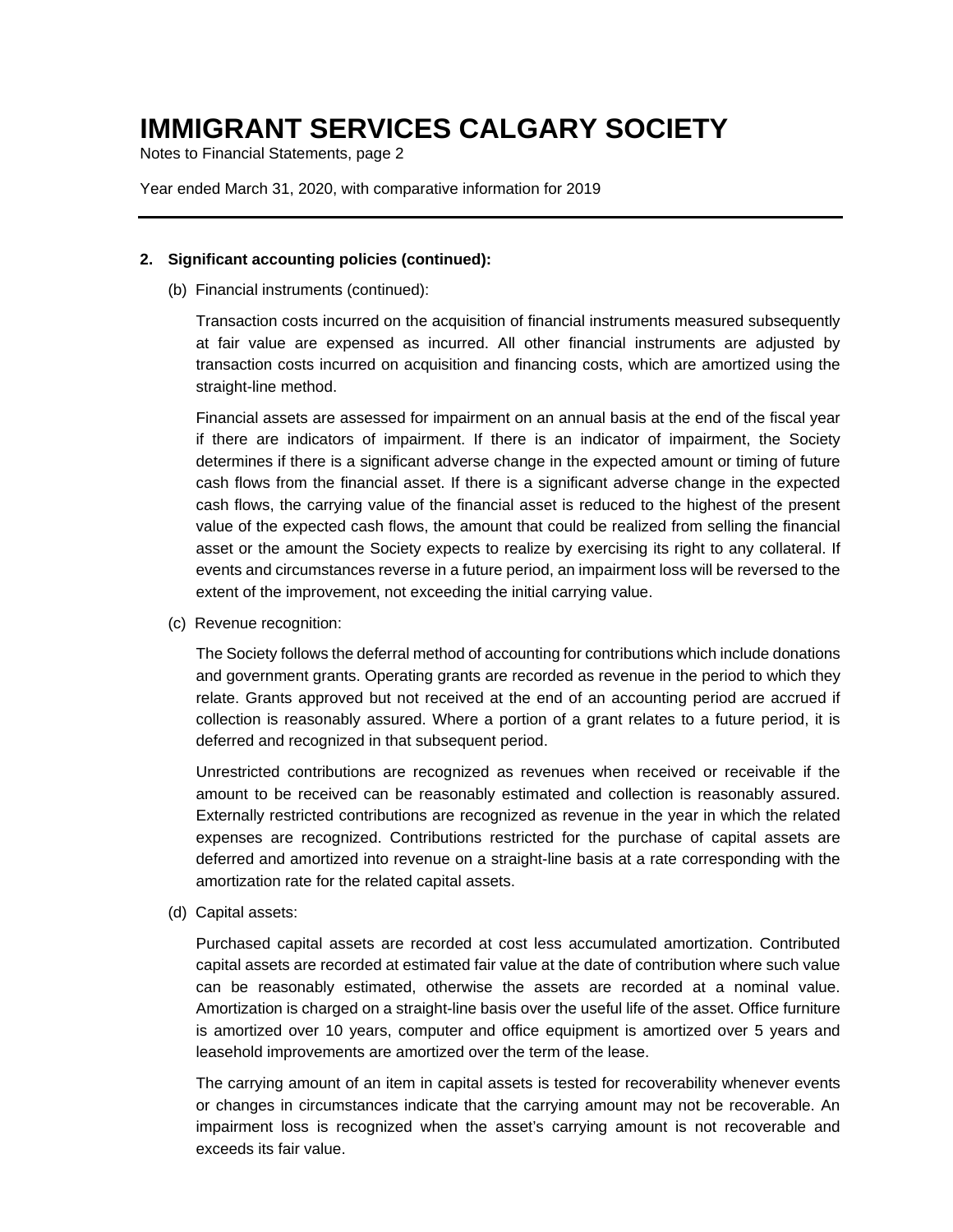Notes to Financial Statements, page 3

Year ended March 31, 2020, with comparative information for 2019

### **2. Significant accounting policies (continued):**

(e) Contributed services:

Volunteers contribute hours to assist the Society in carrying out its service delivery activities. Because of the difficulty of determining their fair value, contributed services are not recognized in the financial statements.

(f) Cash and cash equivalents:

Cash and cash equivalents are comprised of cash and short-term investments with an original maturity date at the time of acquisition of three months or less.

(g) Use of estimates:

The preparation of financial statements in accordance with ASNPO requires management to make estimates and assumptions that affect the reported amounts of assets and liabilities and disclosure of contingent assets and liabilities at the date of the financial statements, and the reported amounts of revenues and expenses during the reporting period. Significant items subject to such estimates and assumptions include the useful life of capital assets for amortization purposes and the collectability of accounts receivable. Actual results could differ from those estimates.

#### **3. Economic dependence:**

The Society receives the majority of revenue in the form of program funding from government and other charitable organizations. The Society is dependent upon the continued support of these funders whose contributions are used to meet the current and future operating costs of the Society.

# **4. Investments:**

Investments are comprised of term deposits and related accrued interest. Investments that relate to the Special Purpose Fund are internally restricted. Interest on Special Purpose Fund investments accumulates as an internally restricted investment. Any transfer from the Special Purposes Fund to the General Fund must be approved by the Board of Directors. As at March 31, 2020, the Society has invested \$296,600 in a three month, 2.00% term deposit and had accrued interest of \$1,483 (2019 - \$738,522 in a three month, 1.75% term deposit and \$2,152 in accrued interest).

# **5. Rental deposit:**

As at March 31, 2020, a rental deposit of \$40,293 (2019 - \$40,293) is held as security for the performance of the Society's obligations under its premises lease agreement.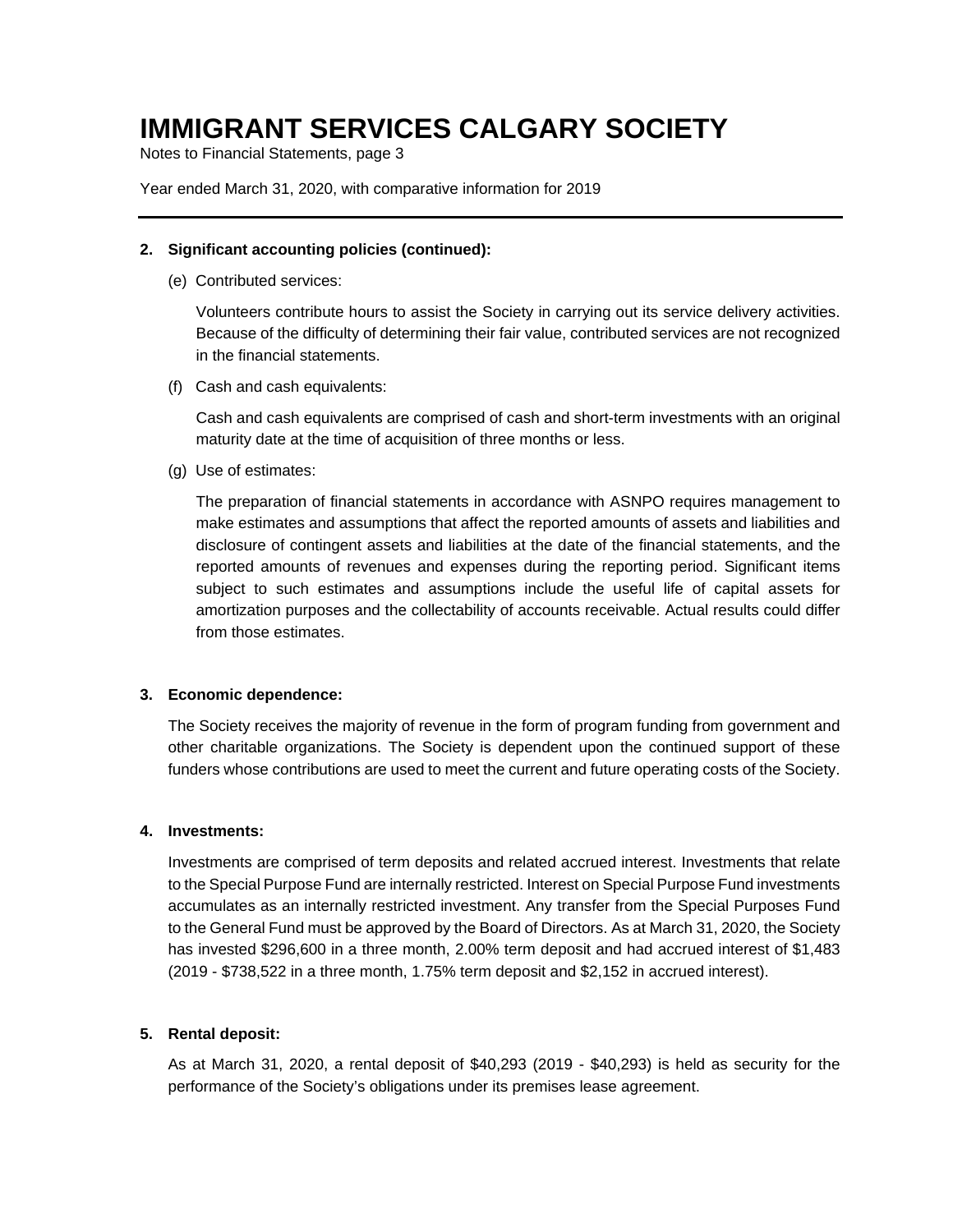Notes to Financial Statements, page 4

Year ended March 31, 2020, with comparative information for 2019

#### **6. Capital assets:**

|                                                                             | Cost                               | Accumulated<br>amortization         | 2020<br>Net book<br>value    | 2019<br>Net book<br>value    |
|-----------------------------------------------------------------------------|------------------------------------|-------------------------------------|------------------------------|------------------------------|
| Computer and office equipment<br>Office furniture<br>Leasehold improvements | 691,290<br>S<br>386,618<br>167,831 | 507,680<br>\$<br>320,550<br>163,945 | \$183,610<br>66,068<br>3,886 | \$217,893<br>67,403<br>7,773 |
|                                                                             | \$1,245,739                        | \$<br>992,175                       | \$253,564                    | \$293,069                    |

### **7. Deferred contributions:**

Deferred contributions reported in the General Fund relate to externally restricted operating funding received in the current year for subsequent years' expenses. These contributions must be used for specific purposes designated by the various funders. Agreements representing \$720,169 (2019 - \$1,169,199) in deferred contributions require that unexpended funds be returned at the end of the funding period. Management expects to utilize these funds in the Society's programs by the end of the related funding periods.

Deferred capital contributions reported in the General Fund relate to amounts used for the purchase of equipment. Deferred capital contributions are amortized into revenue at a rate corresponding with the amortization rate of the assets purchased.

The change in the deferred capital contribution balance is as follows:

|                                                                                                                        | 2020                           | 2019                          |
|------------------------------------------------------------------------------------------------------------------------|--------------------------------|-------------------------------|
| Balance, beginning of year<br>Contributions received during the year<br>Amortization of deferred capital contributions | \$76,517<br>9,428<br>(25, 206) | 109,893<br>7,983<br>(41, 359) |
| Balance, end of year                                                                                                   | 60,739                         | 76,517                        |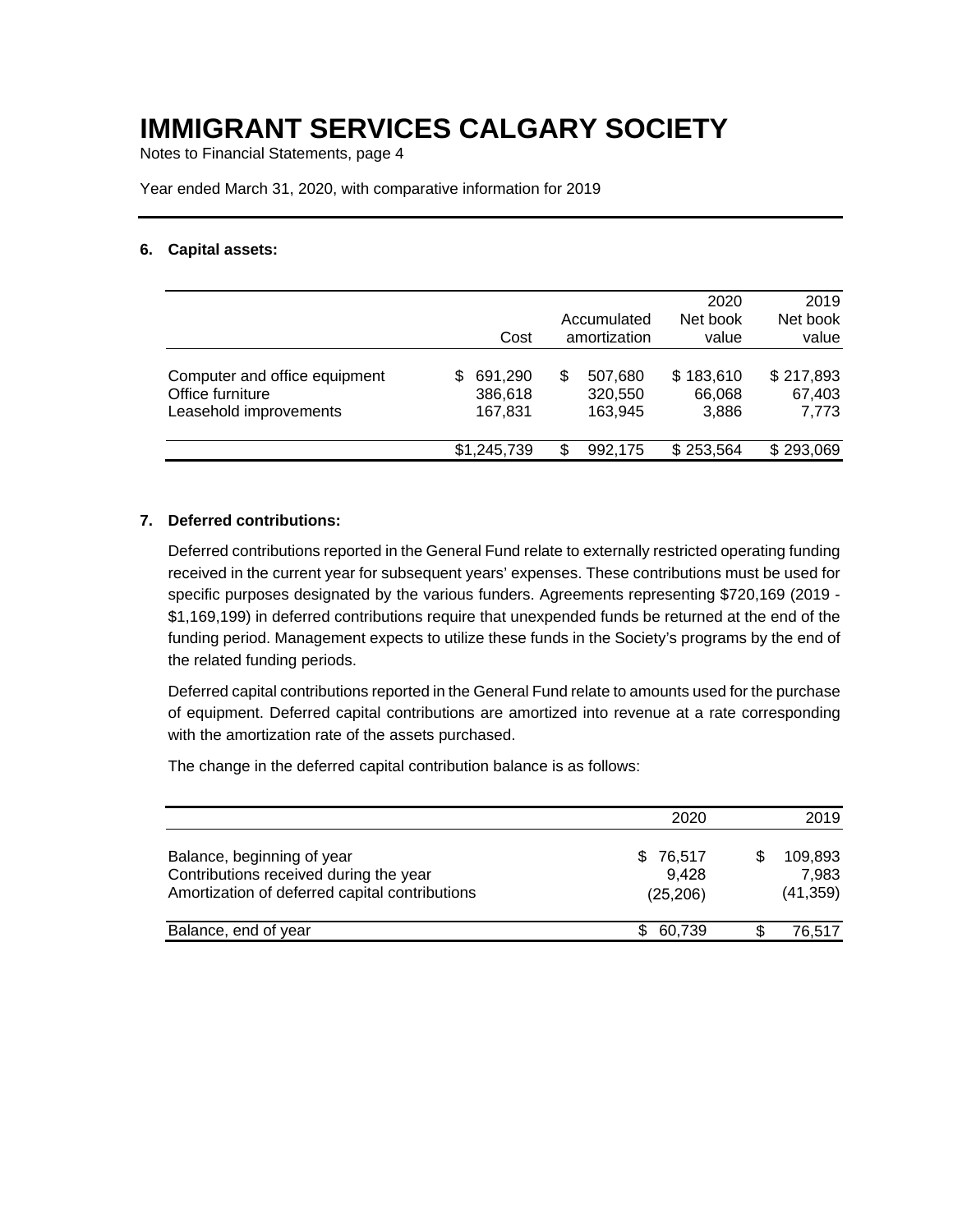Notes to Financial Statements, page 5

Year ended March 31, 2020, with comparative information for 2019

#### **8. Deferred lease inducement:**

The deferred lease inducement represents an incentive granted by the landlord to the Society in negotiating a new lease for space obtained. As required by ASNPO in Part III of The Chartered Professional Accountants of Canada Handbook, the amount is deferred and amortized to the statement of operations as a reduction of rent expense incurred by the Society over the life of the lease. During the year, the Society incurred rent expense of \$1,212,036 (2019 - \$1,171,058) and recorded amortization of lease inducements of \$140,725 (2019 - \$140,725) resulting in net rent expense reported on the statement of operations of \$1,071,311 (2019 - \$1,030,333). The cash received from the landlord pursuant to the lease inducement was unrestricted; accordingly, the Society is utilizing the funds at the discretion of management. Of the \$140,725 deferred as at March 31, 2020 (2019 - \$281,450), \$140,725 (2019 - \$140,725) will be amortized in the next year and is classified as the current portion of deferred lease inducement.

### **9. Restricted funds:**

(a) Externally restricted funds:

Funds raised through casinos are restricted by the Alberta Gaming and Liquor Commission to be used for the purposes stated in the Society's approved casino application. The primary restriction is that these funds be used for rent, office furnishings, equipment, volunteer development and travel costs. During the year, \$6,014 (2019 - \$62,707) was transferred from the Casino Fund to the General Fund.

(b) Internally restricted funds:

The Society's Board of Directors has internally restricted resources amounting to \$660,228 (2019 - \$741,534) to be used to maintain the essential functions of the Society. During the year, \$96,260 (2019 - \$nil) was transferred from the Special Purposes Fund to the General Fund for this purpose.

#### **10. Financial instruments and related risks:**

(a) Interest rate risk:

Interest rate risk is the risk that the fair value or future cash flows of a financial instrument will fluctuate due to changes in market interest rates. The Society is exposed to interest rate risk with respect to its investments (note 4). The Society seeks to minimize risk from interest rate fluctuations by investing in term deposits with fixed interest rates.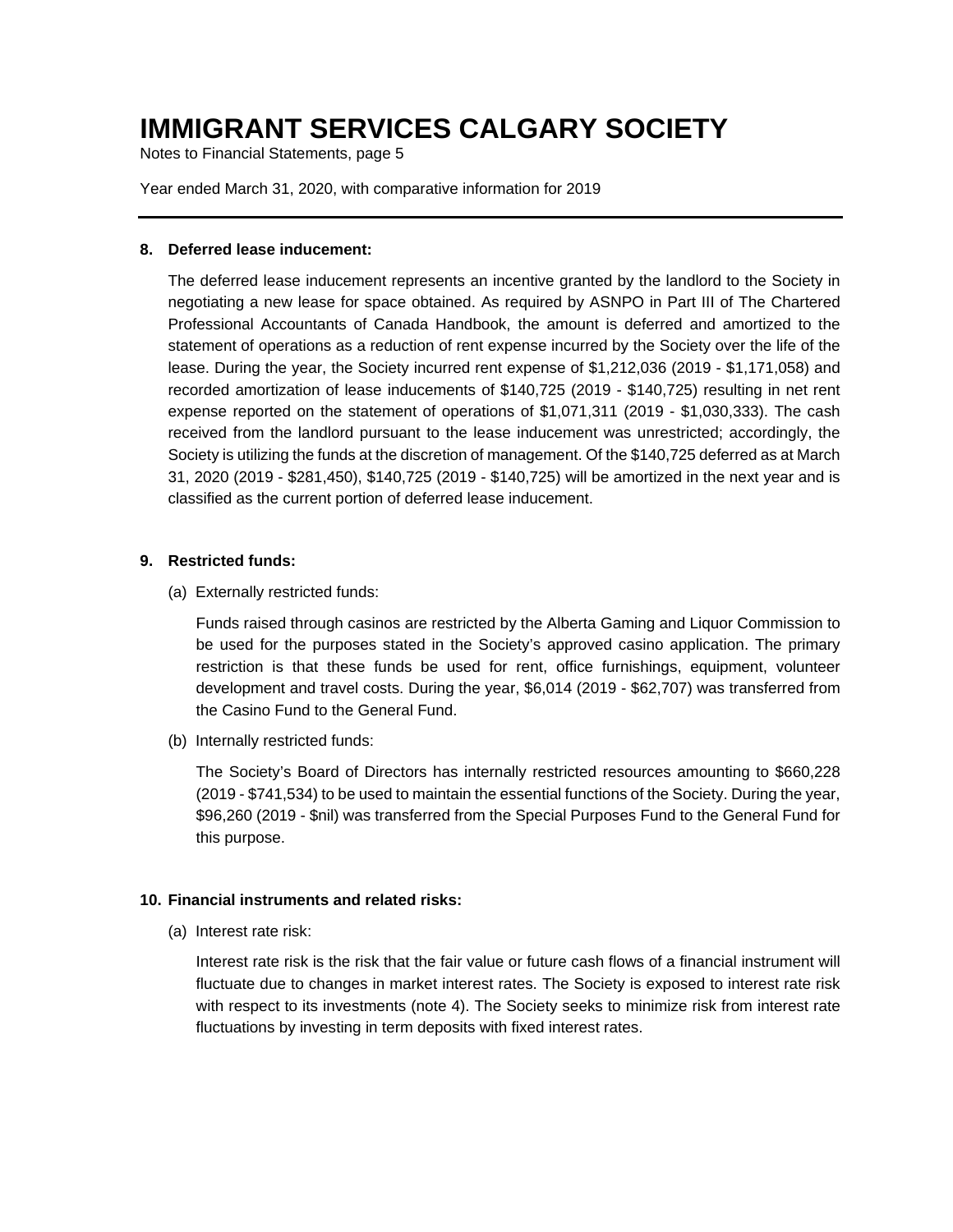Notes to Financial Statements, page 6

Year ended March 31, 2020, with comparative information for 2019

### **10. Financial instruments and related risks (continued):**

(b) Credit risk:

Credit risk refers to the risk that a counterparty may default on its contractual obligations resulting in a financial loss. The Society is exposed to credit risk with respect to its cash, investments and accounts receivable. The Society assesses, on a continuous basis, accounts receivable and provides for any amounts that are not collectible in the allowance for doubtful accounts. The Society mitigates credit risk by holding its cash and investments with high quality financial institutions. The maximum exposure to credit risk on these instruments is their carrying value.

(c) Liquidity risk:

Liquidity risk is the risk that the Society will be unable to fulfill its obligations on a timely basis or at a reasonable cost. The Society manages its liquidity risk by monitoring its operating requirements. The Society prepares budget and cash forecasts to ensure it has sufficient funds to fulfill its obligations.

There has been no change to the risk exposures from 2019, except for the possible impact as a result of the COVID-19 pandemic as discussed in note 14.

# **11. Commitments:**

The Society has a long-term lease for its premises expiring March 31, 2021. The Society also leases office equipment. The combined minimum lease payments, including operating costs, over the next five years are as follows:

| 2020 | \$1,138,400 |
|------|-------------|
| 2021 | 4,558       |
| 2022 | 3,675       |

# **12. Financing facility:**

The Society has a credit agreement for a revolving line of credit available to a maximum of \$300,000 (2019 - \$300,000) of which \$nil (2019 - \$nil) was drawn at year end. The line of credit is secured by a general security agreement and bears interest at the bank's prime rate plus 0.50%. The bank's prime rate at March 31, 2020 was 2.45% (2019 – 3.95%).